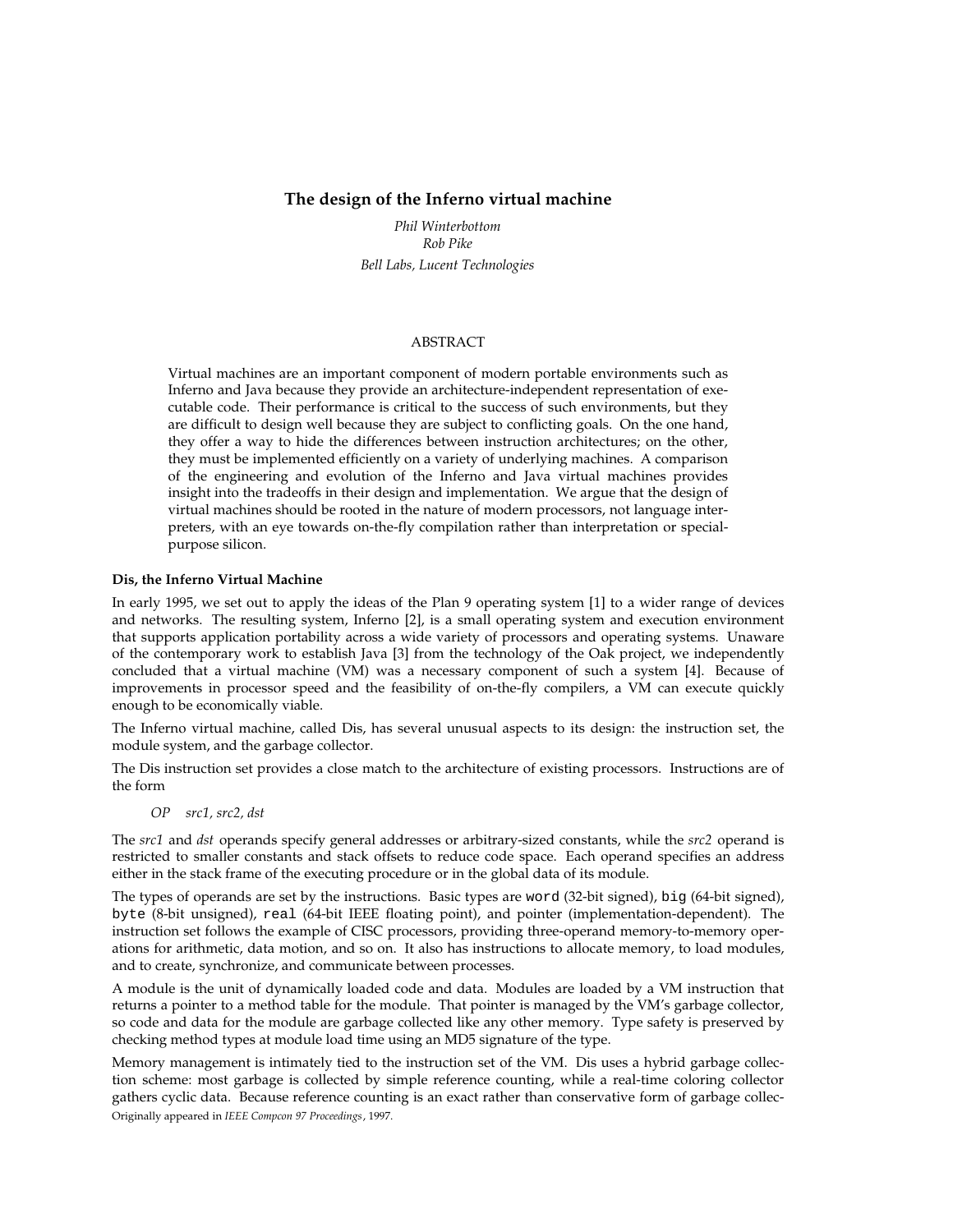tion, the type of all data items must be known to the VM run-timesystem. For this reason, the language-to-VM compiler generates a type descriptor for all compound types. This descriptor reports the location of all pointers within the type, allowing the VM to track references as items are copied.

### **Garbage collection**

Memory dominates the cost of small systems, so the VM should be designed to keep memory usage as small as possible. Through reference-countedgarbage collection, Dis reclaims memory the moment it becomes unused. Reference counting also eliminates the need for a large arena as required for efficient mark-andsweep collection. Both these results reduce the memory requirements of the VM and its applications.

Compare this to the Java VM, whose instruction set makes it difficult to track references as objects are copied. This biases against reference counting, so JVM implementations choose lazier techniques such as mark- and-sweepinducing a larger arena and delayed collection, both of which increase the memory use and therefore the cost of the overall system.

## **Issues in compiling**

It is easy to interpret the individual instructions of a stack-basedvirtual machine (SM) such as the Java virtual machine (JVM), because most operands are implicit. However, a high-levellanguage implementation of the interpreter generates more memory traffic than the equivalent set of instructions in a memory transfer machine (MM) such as Dis. Consider the code to execute

 $c = a + bi$ 

An SM would execute this by a code burst such as this, which we have annotated with its memory traffic using *L* for load and *S* for store:

| push a  |  | $\# LS$  |
|---------|--|----------|
| push b  |  | $\# LS$  |
| add     |  | $\#$ LLS |
| store c |  | $\#$ LS  |

The corresponding MM code burst would be the plain three-operandinstruction

add a,b,c # *LLS*

When interpreting, the extra memory traffic of the SM is masked by the time saved by not decoding any operand fields. The operand fields are implicit in the SM instructions, while the MM they are explicit: three operand fields must be decoded in every instruction, even those without operands.

When compiling, the tradeoffs are different. Clearly, either design can produce the same native instructions from its just-in-timecompiler (JIT), but in the SM case most of the work must be done in the JIT, whereas in the MM design the front end has done most of the work and the JIT can be substantially simpler and faster.

A JIT for an SM is forced to do most of the work of register allocation in the JIT itself. Because the types of stack cells change as the program executes, the JIT must track their types as it compiles. In an MM, however, the architecture maps well to native instructions. This produces a continuum of register allocation strategies from none, to simple mapping of known cells to registers, to flow-basedregister allocation. Most of the work of any of these strategies can be done in the language-to-VMcompiler. It can generate code for an infinite-registermachine, and the JIT can then allocate as many as are available in the native architecture. Again, this distribution of work keeps the JIT simple.

### **Processors**

The same issues that face the JIT writer also face the designer of special-purposeprocessors to support a VM. Register allocation in the JIT is analogous to register relabeling in silicon, and an SM design adds unnecessary complexity to an already difficult problem. One might argue that a stack-based processor design would mitigate the difficulties, but our experience with the implementation of a stack machine in the AT&T Crisp microprocessor [5] leads us to believe that stack architectures are inherently slower than register-basedmachines. Their design lengthens the critical path by replacing simple registers with a complex stack cache mechanism.

In other words, it is a better idea to match the design of the VM to the processor than the other way around.

Dis fits this criterion better, but we do not plan to implement Dis in silicon. The idea of a VM is to be architecture-independent;offering a special processor to run it negates the original goal by favoring one